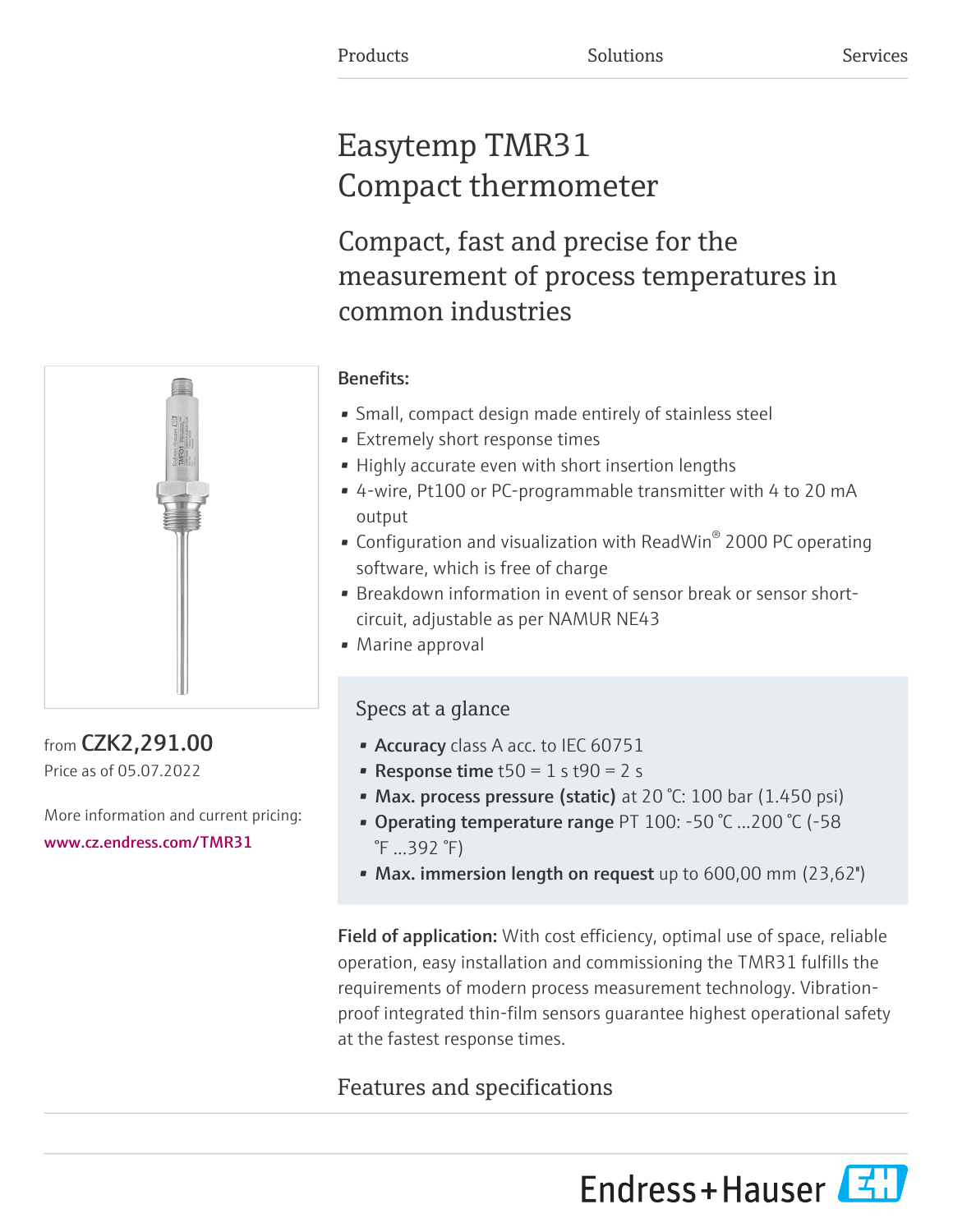# Thermometer Measuring principle

Resistance Temperature Detector

Characteristic / Application metric style compact temperature probe fast response time threaded process connection

with or without neck

## Thermowell / protection tube

without (not intended to use with thermowell)

#### Insert / probe

pipe version, isolated wires, not flexible

#### Outer diameter protection tube / Insert

4,00 mm (0,16") 6,00 mm (0,24'')

#### Max. immersion length on request

up to 600,00 mm (23,62'')

#### Material protection tube/ thermowell

1.4404 (316L)

#### Process connection

male thread: G1/4" G1/2" NPT1/4" NPT1/2" M14x1.5 M18x1.5 BSPT R1/2"

#### Tip shape

straight